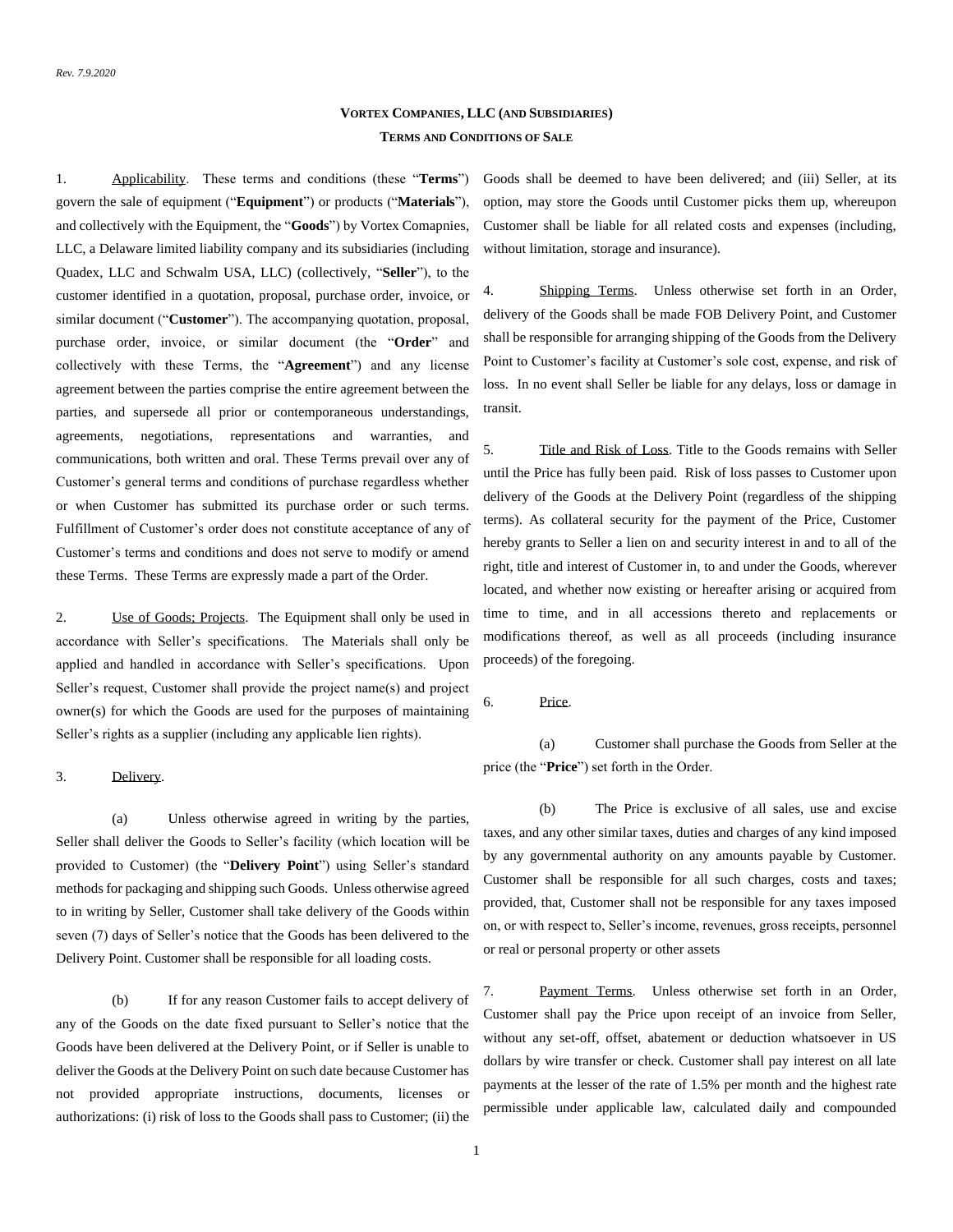monthly. Customer shall reimburse Seller for all costs incurred in collecting any late payments, including, without limitation, attorneys' fees (including in-house counsel fees) and costs of enforcing any applicable liens. Payment of any late charge does not excuse Customer of any default under the Agreement.

### <span id="page-1-3"></span><span id="page-1-0"></span>8. Limited Warranty.

(a) Seller warrants to Customer that for a period of one year from the date of shipment of the Goods ("**Warranty Period**"), that such Goods will be free from material defects in material and workmanship.

(b) **EXCEPT FOR THE WARRANTY SET FORTH IN SECTION [8\(a\),](#page-1-0) SELLER MAKES NO WARRANTY WHATSOEVER WITH RESPECT TO THE GOODS, INCLUDING ANY (a) WARRANTY OF MERCHANTABILITY OR (b) WARRANTY OF FITNESS FOR A PARTICULAR PURPOSE, WHETHER EXPRESS OR IMPLIED BY LAW, COURSE OF DEALING, COURSE OF PERFORMANCE, USAGE OF TRADE OR OTHERWISE.**

(c) Products manufactured by a third party ("**Third Party Product**") may constitute, contain, be contained in, incorporated into, attached to or packaged together with, the Equipment. Third-Party Products may also be required to operate or use the Equipment as intended. Third Party Products are not covered by the warranty in **Sectio[n 8\(a\)](#page-1-0)**, and Customer shall be responsible for any sums (including personnel expenses) expended by Seller due to or arising from the use or misuse of a Third Party Product. For the avoidance of doubt, **SELLER MAKES NO REPRESENTATIONS OR WARRANTIES WITH RESPECT TO ANY THIRD PARTY PRODUCT, INCLUDING ANY (a) WARRANTY OF MERCHANTABILITY; (b) WARRANTY OF FITNESS FOR A PARTICULAR PURPOSE; (c) WARRANTY OF TITLE; OR (d) WARRANTY AGAINST INFRINGEMENT OF INTELLECTUAL PROPERTY RIGHTS OF A THIRD PARTY; WHETHER EXPRESS OR IMPLIED BY LAW, COURSE OF DEALING, COURSE OF PERFORMANCE, USAGE OF TRADE OR OTHERWISE.**

<span id="page-1-1"></span>(d) The Seller shall not be liable for a breach of the warranty set forth in **Sectio[n 8\(a\)](#page-1-0)** unless: (i) Customer gives written notice of the defect, reasonably described, to Seller within seven days of the time when Customer discovers or ought to have discovered the defect; (ii) Seller is given a reasonable opportunity after receiving the notice to examine such Goods and Customer (if requested to do so by Seller) returns such Goods to Seller's place of business at Seller's cost for the examination to take place there; and (iii) Seller reasonably verifies Customer's claim that the Goods are defective. The limited warranty above does not apply where the Goods have been subjected to abuse, misuse, neglect, negligence, accident, improper testing, improper installation, improper storage, improper handling, abnormal physical stress, abnormal environmental conditions or use contrary to any instructions issued by Seller, or used with any Third-Party Product, hardware, software or product that has not been previously approved in writing by Seller.

<span id="page-1-2"></span>(e) Subject to **Section [8\(d\)](#page-1-1)**, with respect to any such Goods during the Warranty Period, Seller shall, in its sole discretion, either: (i) repair or replace such Goods (or the defective part) or (ii) credit or refund the price of such Goods at the pro rata contract rate provided that, if Seller so requests, Customer shall, at Seller's expense, return such Goods to Seller.

(f) **THE REMEDIES SET FORTH IN SECTIO[N 8\(e\)](#page-1-2) SHALL BE THE CUSTOMER'S SOLE AND EXCLUSIVE REMEDY AND SELLER'S ENTIRE LIABILITY FOR ANY BREACH OF THE LIMITED WARRANTY SET FORTH IN SECTION** 8(a).

(g) In addition to the requirements set forth in Section [8\(d\),](#page-1-1) in the event Customer submits a warranty claim for defective Materials, the following criteria must be met for the claim to be deemed valid: (i) the Materials were applied by an applicator trained by Seller on material sampling and testing; (ii) the Materials were stored and mixed in accordance with Seller specifications; (iii) a Seller certified laboratory was utilized for testing; (iv) no evidence of non-compliant samples or testing exists, and Customer must be able to provide the batch number of the Material. All third-party testing results shall be the property of Seller.

(h) Notwithstanding anything to the contrary, in the event Customer wishes to reject damaged freight, the following conditions must be met: (i) Customer must take photographic evidence of the alleged damage taken at the Delivery Point, (ii) Customer must make a note of such damage on bill of lading, (iii) Customer must email photographs to Seller (and shipper) within 24 hours of receipt, and (iv) a claim form (with repair estimates, if Equipment is damaged) must be filed within 30 days. Damaged freight may not be claimed if this process is not followed.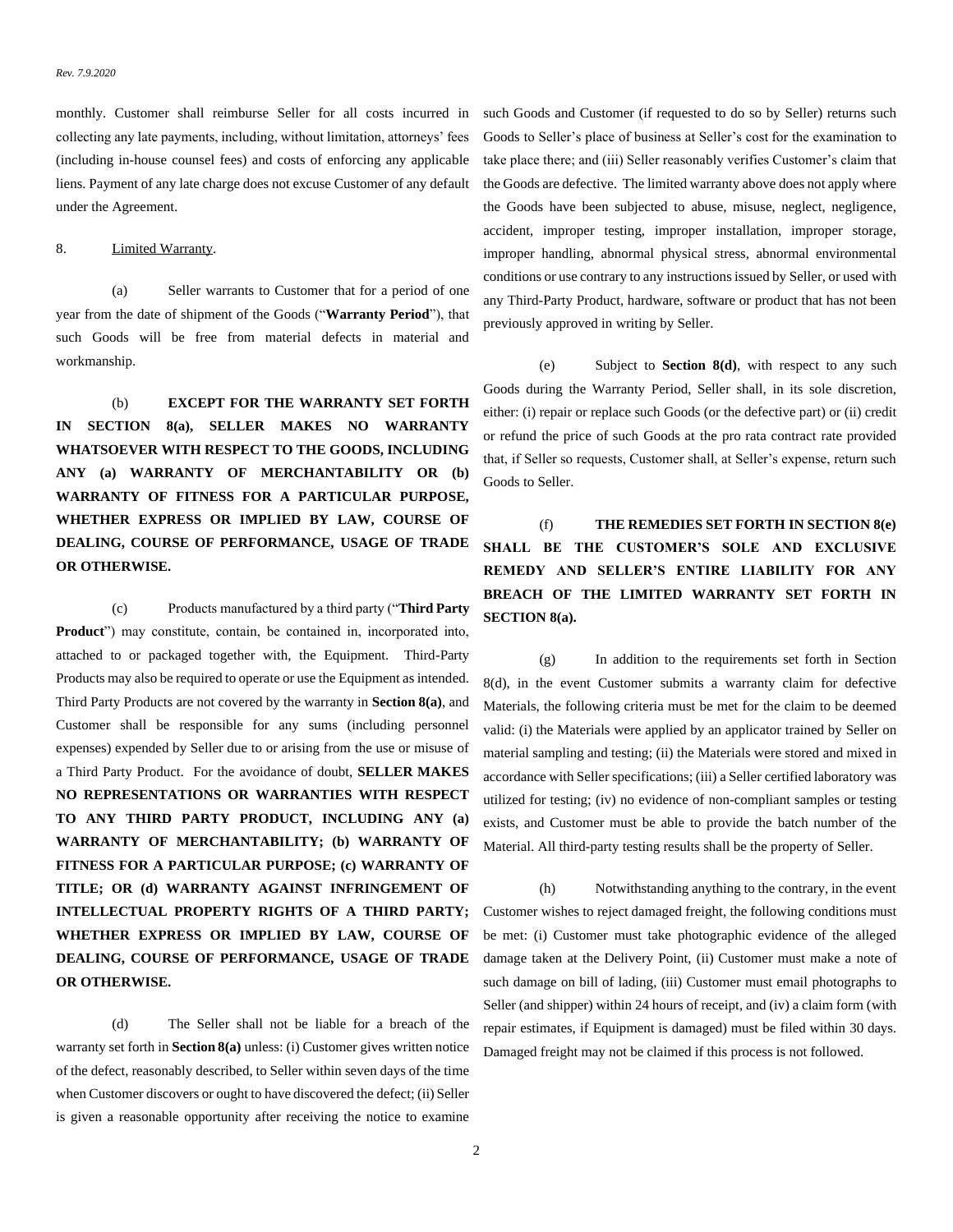#### *Rev. 7.9.2020*

9. Returns. Returns of undamaged Goods are not authorized. All sales are final. Any returns of Goods is at the sole discretion of Seller, and Seller may impose restocking and other fees at its sole discretion.

### <span id="page-2-1"></span>10. Limitation of Liability.

(a) **IN NO EVENT SHALL SELLER BE LIABLE FOR ANY CONSEQUENTIAL, INDIRECT, INCIDENTAL, SPECIAL, EXEMPLARY, OR PUNITIVE DAMAGES, LOST PROFITS OR REVENUES OR DIMINUTION IN VALUE, ARISING OUT OF OR RELATING TO ANY BREACH OF THE AGREEMENT, WHETHER OR NOT THE POSSIBILITY OF SUCH DAMAGES HAS BEEN DISCLOSED IN ADVANCE BY CUSTOMER OR COULD HAVE BEEN REASONABLY FORESEEN BY CUSTOMER, REGARDLESS OF THE LEGAL OR EQUITABLE THEORY (CONTRACT, TORT OR OTHERWISE) UPON WHICH THE CLAIM IS BASED, AND NOTWITHSTANDING THE FAILURE OF ANY AGREED OR OTHER REMEDY OF ITS ESSENTIAL PURPOSE.**

<span id="page-2-0"></span>(b) **IN NO EVENT SHALL SELLER'S AGGREGATE TO CUSTOMER, WHETHER ARISING OUT OF OR RELATED TO BREACH OF CONTRACT, TORT (INCLUDING NEGLIGENCE) OR OTHERWISE, EXCEED TWO TIMES THE TOTAL OF THE AMOUNTS PAID TO SELLER FOR THE GOODS SOLD UNDER ANY ORDER.**

(c) The limitation of liability set forth in **Section [10\(b](#page-2-0)**[\)](#page-2-0) above shall not apply to (i) liability resulting from Seller's gross negligence or willful misconduct and (ii) death or bodily injury resulting from Seller's acts or omissions.

<span id="page-2-2"></span>11. Insurance. During the term of the Agreement, upon request by Seller with respect to purchase of Equipment, Customer shall, at its own expense, maintain and carry insurance in full force and effect which includes, but is not limited to, commercial general liability (including product liability) in a sum no less than \$1,000,000 per occurrence, with financially sound and reputable insurers. Upon Seller's request, Customer shall provide Seller with a certificate of insurance from Customer's insurer evidencing the insurance coverage specified in the Agreement. The certificate of insurance shall name Seller as an additional insured. Customer shall provide Seller with 30 days' advance written notice in the event of a cancellation or material change in Customer's insurance policy. Except where prohibited by law, Customer shall require its insurer to waive all rights of subrogation against Seller's insurers and Seller.

12. Term and Termination. The term of the Agreement commences on the date of the Agreement and continues for the period of time set forth in the Order, unless and until earlier terminated as provided under the Agreement (the "**Term**"). In addition to any remedies that may be provided in the Agreement, Seller may terminate the Agreement with immediate effect upon notice to the other party, if the other party: (i) fails to pay any amount when due under the Agreement; (ii) has not otherwise performed or complied with any of the terms of the Agreement, in whole or in part; or (iii) becomes insolvent, files a petition for bankruptcy or commences or has commenced against it proceedings relating to bankruptcy, receivership, reorganization or assignment for the benefit of creditors.

### <span id="page-2-3"></span>13. Training.

(a) Customer may be required to receive training services from Seller for the Equipment as described in the Order ("**Training Services**"). Seller shall use reasonable efforts to meet any performance dates specified in the Order, and any such dates shall be estimates only. Customer acknowledges that Seller makes no warranty regarding the results to be attained by utilizing the Training Services.

(b) Training Location and Equipment. Seller shall provide all Training Services at Customer's facilities as described in the Order or otherwise provided in writing. Customer shall provide all personnel, equipment, and materials necessary to provide the Training Services (except for Seller Personnel).

(c) Seller's Obligations. Seller shall appoint (i) a Seller employee to serve as a primary contact with respect to the Agreement and who will have the authority to act on behalf of Seller in connection with matters pertaining to the Agreement, and (ii) Seller personnel, who shall be suitably skilled, experienced and qualified to perform the Training Services (the "**Seller Personnel**").

(d) Training Costs and Expenses. Fees for the Training Services are set forth in the Order and are separate from the Price. The payment terms set forth in **Sectio[n 7](#page-0-0)** shall apply to the payment of fees and expenses for the Training Services as applicable.

**(e) NO WARRANTY. SELLER MAKES NO WARRANTY AS TO RESULTS TO BE ATTAINED BY ATTENDING TRAINING CLASSES OR USING TRAINING MATERIALS. TRAINING PROVIDER IS NOT RESPONSIBLE FOR THE PERFORMANCE OF ANY FIELD WORK AND IS NOT**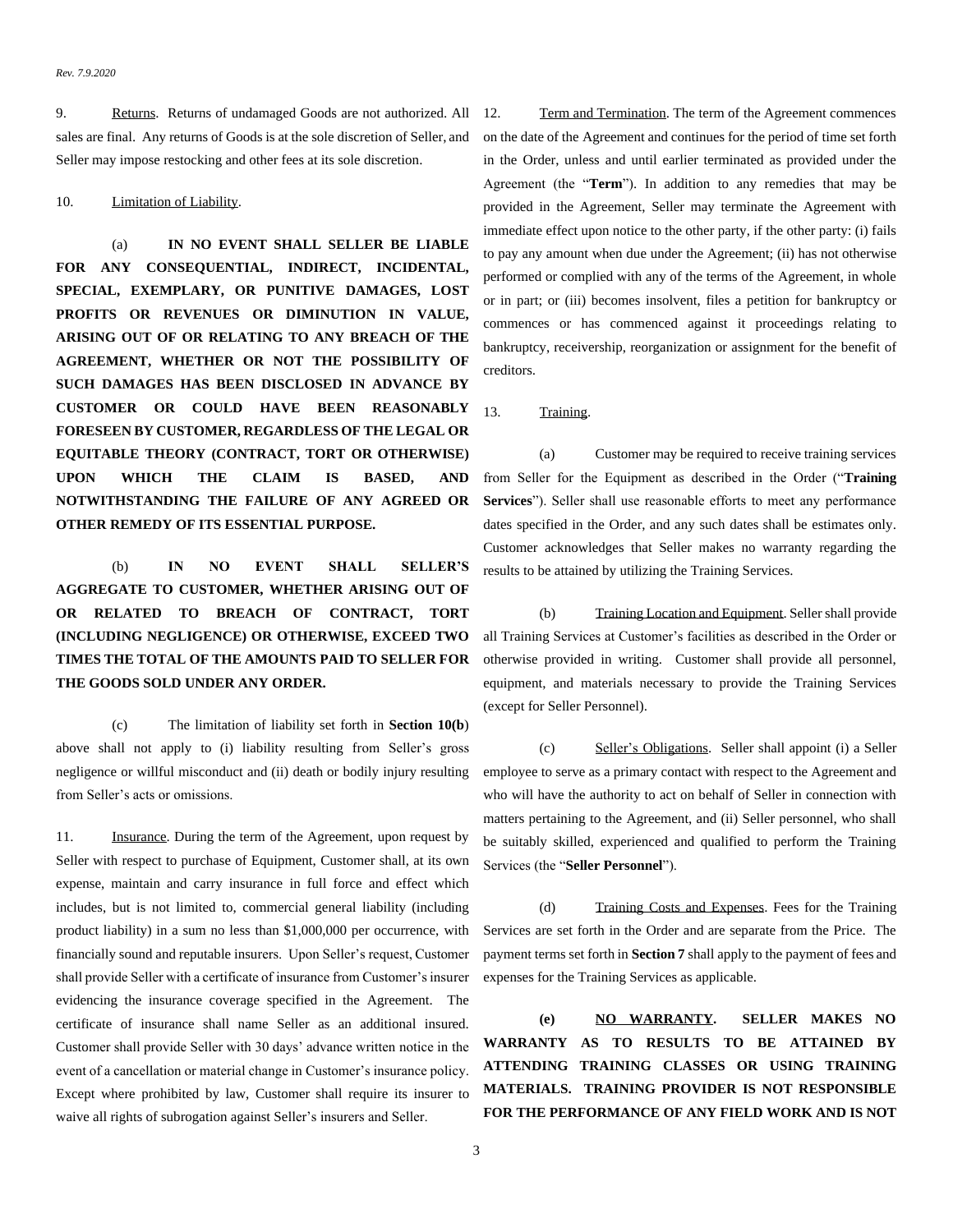# **A SUBCONTRACTOR OR OTHER PARTY UNDER ANY AGREEMENT BETWEEN CUSTOMER AND ANY PROJECT OWNER. CUSTOMER SHALL FULLY INDEMNIFY SELLER FOR ANY LOSS, CLAIM OR DAMAGE ARISING FROM THE TRAINING SERVICES IN ACCORDANCE WITH SECTIO[N 14.](#page-3-0)**

<span id="page-3-0"></span>14. Indemnification. Customer shall indemnify, defend (with counsel reasonably acceptable to Seller) and hold harmless Seller and its officers, directors, employees, agents, affiliates, successors and permitted assigns (collectively, "**Indemnified Party**") against any and all losses, damages, liabilities, deficiencies, claims, actions, judgments, settlements, interest, awards, penalties, fines, costs, or expenses of whatever kind, including reasonable attorneys' fees, fees and the costs of enforcing any right to indemnification under the Agreement and the cost of pursuing any insurance providers, incurred by Indemnified Party, relating to any claim of a third party or Seller arising out of or occurring in connection with the Goods, the Training Services or Customer's negligence, willful misconduct or breach of the Agreement. Customer shall not enter into any settlement without Seller's or Indemnified Party's prior written consent.

15. Precautionary UCC-1 Financing Statement. Customer authorizes Seller to file precautionary Uniform Commercial Code ("**UCC**") financing statements and other similar filings and recordings with respect to the Goods until the Price is fully paid. Customer agrees not to file any corrective or termination statements or partial releases with respect to any UCCs or other similar filings or recordings filed by Seller in connection with the Goods except (i) if Seller fails to file a corrective or termination statement or release on request from Customer after the expiration or earlier termination of the Agreement or (ii) with Seller's consent.

<span id="page-3-1"></span>16. Confidential Information. All non-public, confidential or proprietary information of Seller, including, but not limited to, technology, specifications, samples, patterns, designs, plans, drawings, documents, data, business operations, customer lists, pricing, discounts or rebates, disclosed by Seller to Customer, whether disclosed orally or disclosed or accessed in written, electronic or other form or media, and whether or not marked, designated or otherwise identified as "confidential," in connection with the Agreement is confidential, solely for the use of performing the Agreement and may not be disclosed or copied unless authorized in advance by Seller in writing. Upon Seller's request, Customer shall promptly return all documents and other materials received from Seller. Seller shall be entitled to injunctive relief for any violation of this Section. This Section does not apply to information that is: (a) in the public domain; (b) known to Customer at the time of disclosure; or (c) rightfully obtained by Seller on a non-confidential basis from a third party.

17. Force Majeure. Seller shall not be liable or responsible to Customer, nor be deemed to have defaulted or breached the Agreement, for any failure or delay in fulfilling or performing any term of the Agreement when and to the extent such failure or delay is caused by or results from acts or circumstances beyond the reasonable control of Seller including, without limitation, acts of God, flood, fire, earthquake, named windstorm, explosion, governmental actions, war, invasion or hostilities (whether war is declared or not), terrorist threats or acts, riot, or other civil unrest, national emergency, revolution, insurrection, epidemic, pandemic, lock-outs, strikes or other labor disputes (whether or not relating to either party's workforce), or restraints or delays affecting carriers or inability or delay in obtaining supplies of adequate or suitable materials, materials or telecommunication breakdown or power outage.

18. Assignment. Customer shall not assign any of its rights or delegate any of its obligations under the Agreement without the prior written consent of Seller. Any purported assignment or delegation in violation of this Section is null and void. No assignment or delegation relieves Customer of any of its obligations under the Agreement. Seller may at any time assign, transfer or subcontract any or all of its rights or obligations under the Agreement without Customer's prior written consent. The Agreement is binding on and inures to the benefit of the Parties to the Agreement and their respective permitted successors and permitted assigns.

19. Compliance with Law. Customer shall comply with all applicable laws, regulations and ordinances. Customer shall maintain in effect all the licenses, permissions, authorizations, consents and permits that it needs to carry out its obligations under the Agreement.

20. Waiver. No waiver by Seller of any of the provisions of the Agreement is effective unless explicitly set forth in writing and signed by Seller. No failure to exercise, or delay in exercising, any rights, remedy, power or privilege arising from the Agreement operates or may be construed as a waiver thereof. No single or partial exercise of any right, remedy, power or privilege hereunder precludes any other or further exercise thereof or the exercise of any other right, remedy, power or privilege.

21. Relationship of the Parties. The relationship between the parties is that of independent contractors. Nothing contained in the Agreement shall be construed as creating any agency, partnership, joint venture or